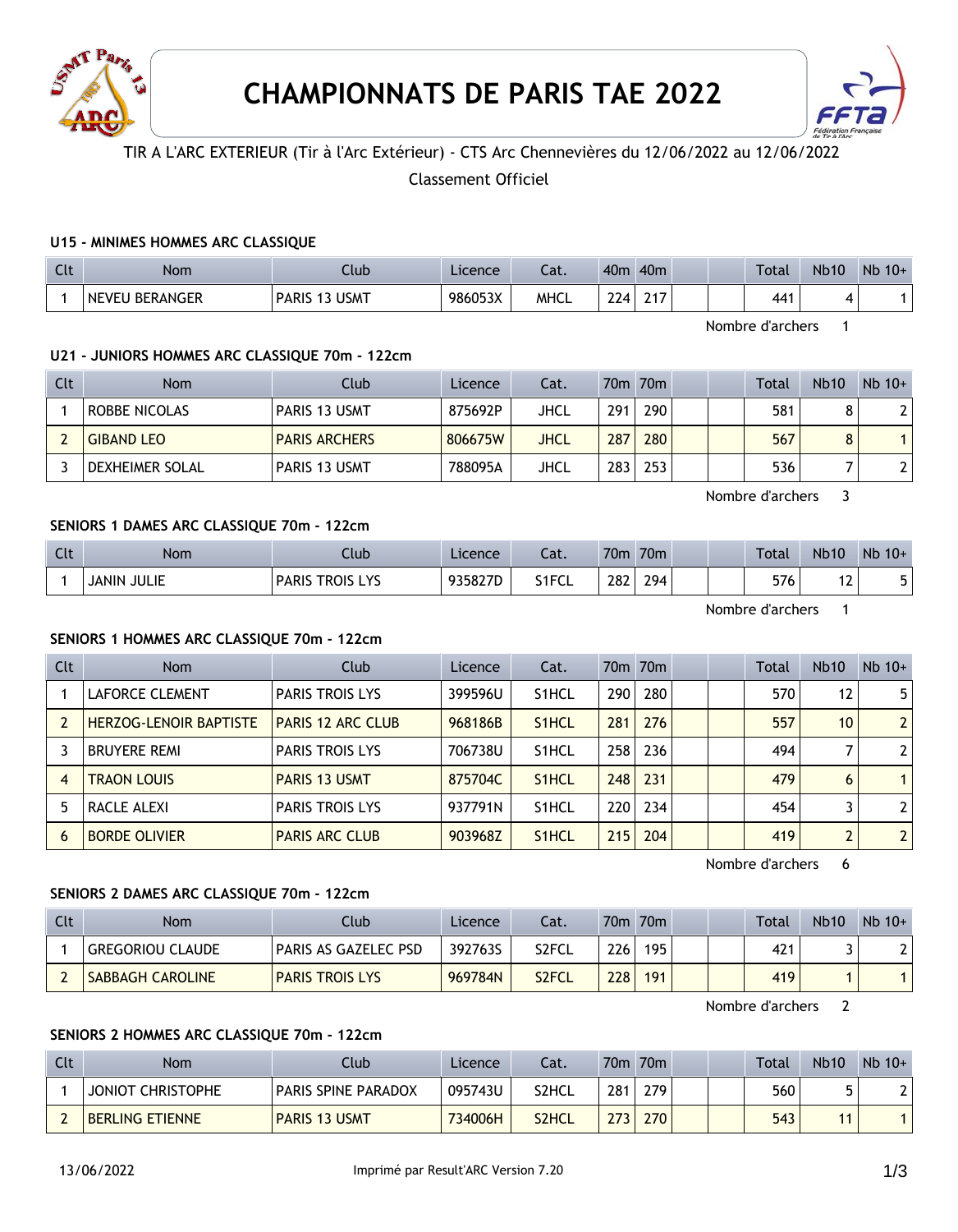| <b>BOIG PHILIPPE</b>      | PARIS 13 USMT               | 900149Y | S2HCL              | 264 | 279       |  | 543 | 10 |  |
|---------------------------|-----------------------------|---------|--------------------|-----|-----------|--|-----|----|--|
| <b>BROUSSELLE PATRICK</b> | <b>PARIS 13 USMT</b>        | 900153C | S <sub>2</sub> HCL | 255 | 242       |  | 497 | 4  |  |
| ' LACHKAR THIBAUT         | <b>PARIS TROIS LYS</b>      | 969772A | S <sub>2</sub> HCL |     | $212$ 224 |  | 436 |    |  |
| <b>MARTIN THIERRY</b>     | <b>PARIS AS GAZELEC PSD</b> | 271091P | S <sub>2</sub> HCL | 213 | 216       |  | 429 |    |  |

Nombre d'archers 6

### **SENIORS 3 DAMES ARC CLASSIQUE 60m - 122cm**

| Clt | Nom                     | Club                   | Licence | Cat.  | 60 <sub>m</sub> | 60m |  | <b>Total</b> | <b>Nb10</b> | $Nb$ 10+ |
|-----|-------------------------|------------------------|---------|-------|-----------------|-----|--|--------------|-------------|----------|
|     | LAUGIER CATHERINE       | <b>PARIS TROIS LYS</b> | 359088N | S3FCL | 229             | 246 |  | 475          |             |          |
|     | <b>PELIEU CATHERINE</b> | <b>PARIS ASRTL</b>     | 693437L | S3FCL | 228             | 156 |  | 384          |             |          |

Nombre d'archers 2

## **SENIORS 3 HOMMES ARC CLASSIQUE 60m - 122cm**

| Clt | Nom                   | Club                  | Licence | Cat.         | 60 <sub>m</sub>  | 60m |  | Total | <b>Nb10</b> | $Nb 10+$ |
|-----|-----------------------|-----------------------|---------|--------------|------------------|-----|--|-------|-------------|----------|
|     | I HOENI JEAN-FRANCOIS | <b>PARIS 13 USMT</b>  | 633106J | S3HCL        | 292              | 288 |  | 580   | 10          | 5.       |
|     | <b>PERON ERWAN</b>    | <b>PARIS ARC CLUB</b> | 602665W | <b>S3HCL</b> | 229 <sub>1</sub> | 255 |  | 484   | O           | 5        |

Nombre d'archers 2

# **SENIORS 2 DAMES ARC A POULIES 50m - 80cm**

| Clt | Nom                      | Club                   | Licence | Cat.  |     | 50 <sub>m</sub> 50 <sub>m</sub> |  | <b>Total</b> | <b>Nb10</b> | $Nb$ 10+ |
|-----|--------------------------|------------------------|---------|-------|-----|---------------------------------|--|--------------|-------------|----------|
|     | <b>VOGT-BORDURE ANNE</b> | <b>PARIS TROIS LYS</b> | 971738M | S2FCO | 298 | 302                             |  | 600          | 15          |          |
|     | <b>BOLESSE CECILE</b>    | <b>PARIS TROIS LYS</b> | 402285S | S2FCO | 266 | 276                             |  | 542          |             |          |

Nombre d'archers 2

#### **SENIORS 2 HOMMES ARC A POULIES 50m - 80cm**

| Clt | Nom                    | Club                       | Licence | Cat.                           |      | 50 <sub>m</sub> 50 <sub>m</sub> |  | <b>Total</b> | <b>Nb10</b> | $Nb$ 10+ |
|-----|------------------------|----------------------------|---------|--------------------------------|------|---------------------------------|--|--------------|-------------|----------|
|     | <b>GARNAUD CYRILLE</b> | <b>PARIS SPINE PARADOX</b> | 944917。 | S2HCO                          | 322  | 325                             |  | 647          | 21          | ا ٥      |
|     | <b>BITTOUN PATRICK</b> | <b>PARIS 13 USMT</b>       | 762783M | S <sub>2</sub> HC <sub>O</sub> | 2341 | 202 <sub>1</sub>                |  | 436          | 4           | າເ       |

Nombre d'archers 2

### **SENIORS 3 HOMMES ARC A POULIES 50m - 80cm**

| Clt | Nom                    | Club                 | Licence | Cat.  |     | 50 <sub>m</sub> 50 <sub>m</sub> |  | Total | <b>Nb10</b> | $Nb$ 10+ |
|-----|------------------------|----------------------|---------|-------|-----|---------------------------------|--|-------|-------------|----------|
|     | <b>CHARBUIS MICHEL</b> | PARIS 13 USMT        | 347429R | S3HCC | 295 | 309                             |  | 604   | 19          |          |
|     | <b>LESCURE RICHARD</b> | <b>PARIS 13 USMT</b> | 273257U | S3HCO | 262 | 254                             |  | 516   |             |          |

Nombre d'archers 2